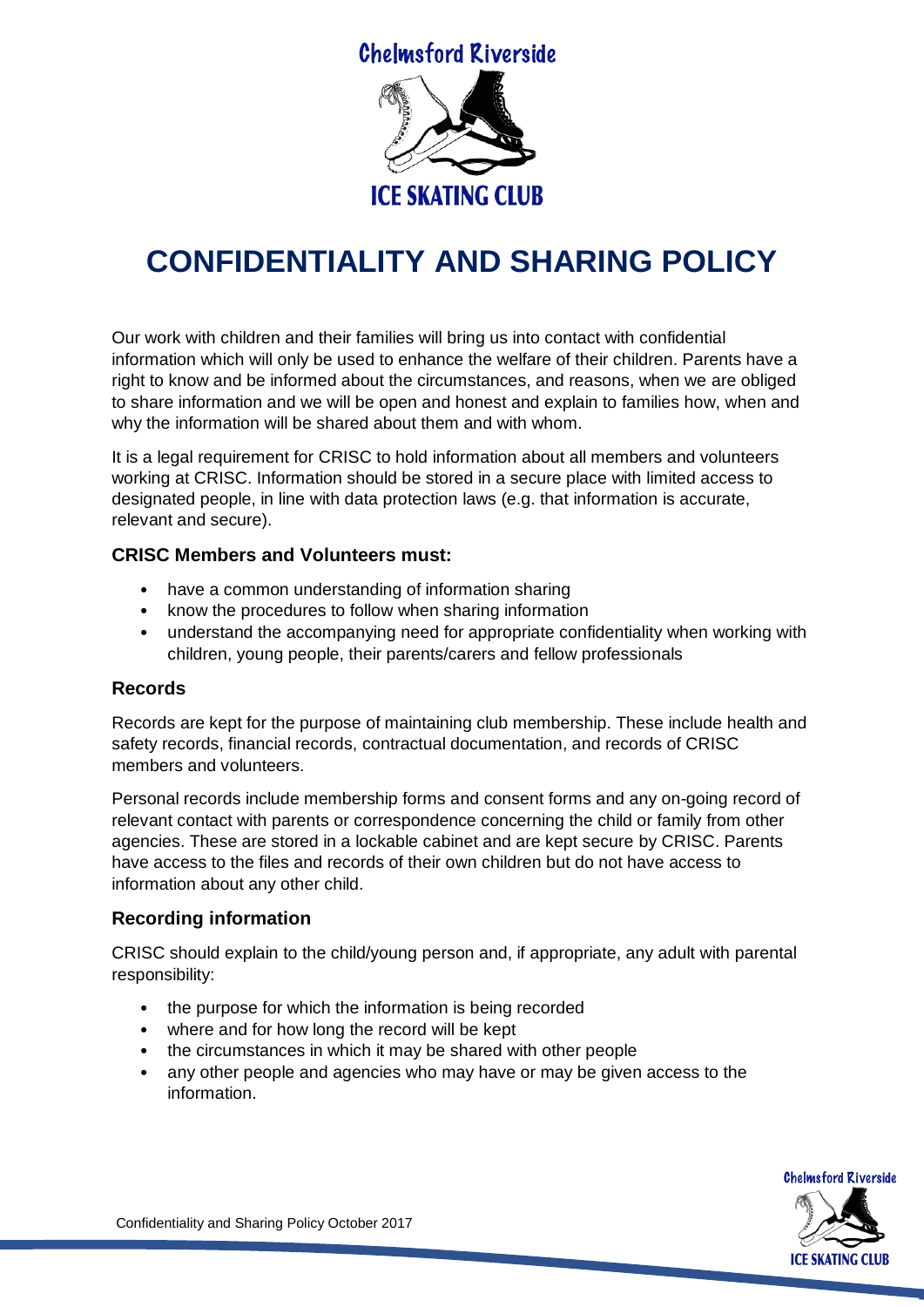### **Record Keeping**

There are record keeping systems in place that meet legal requirements; means of storing and sharing that information take place within the framework of the Data Protection Act and the Human Rights Act. Confidentiality will be kept at all times following this procedure:

- Confidential records are stored in a locked filing cabinet
- Parents are informed when we need to record confidential information beyond the general personal information we keep i.e. injuries, concerns, safeguarding, contact with external agencies
- Written consent is sought from parents before information is shared with external agencies unless a child is considered at risk when our safeguarding policy will be followed
- Parents have access to files and records of their own children but not to those of any other child
- CRISC is aware that personal information given by parents is confidential and only for use within CRISC
- If parents share information about themselves with other parents, we cannot be held responsible if information is shared by those parents whom the person has 'confided' in
- Committee member and volunteer inductions include an awareness of the importance of confidentiality
- If a committee member or volunteer breaches this policy this may result in disciplinary action including dismissal
- All records need to be relevant, brief, accurate and to the point. Facts should be recorded, and only formal professional opinions recorded which practitioners would be willing to share with the child/young person or their family

#### **Access to records**

Parents may request access to any confidential records held on their child and family following the procedure below:

- All third parties are written to asking for their permission to disclose to the person requesting it. This includes all family members and workers from other agencies, referred to in the records.
- When all the consents/refusals to disclose have been received. All information which a third party has refused consent to disclose is removed and the file photocopied.
- The photocopied file is given to the parents by a Committee member who will explain the contents of the file.